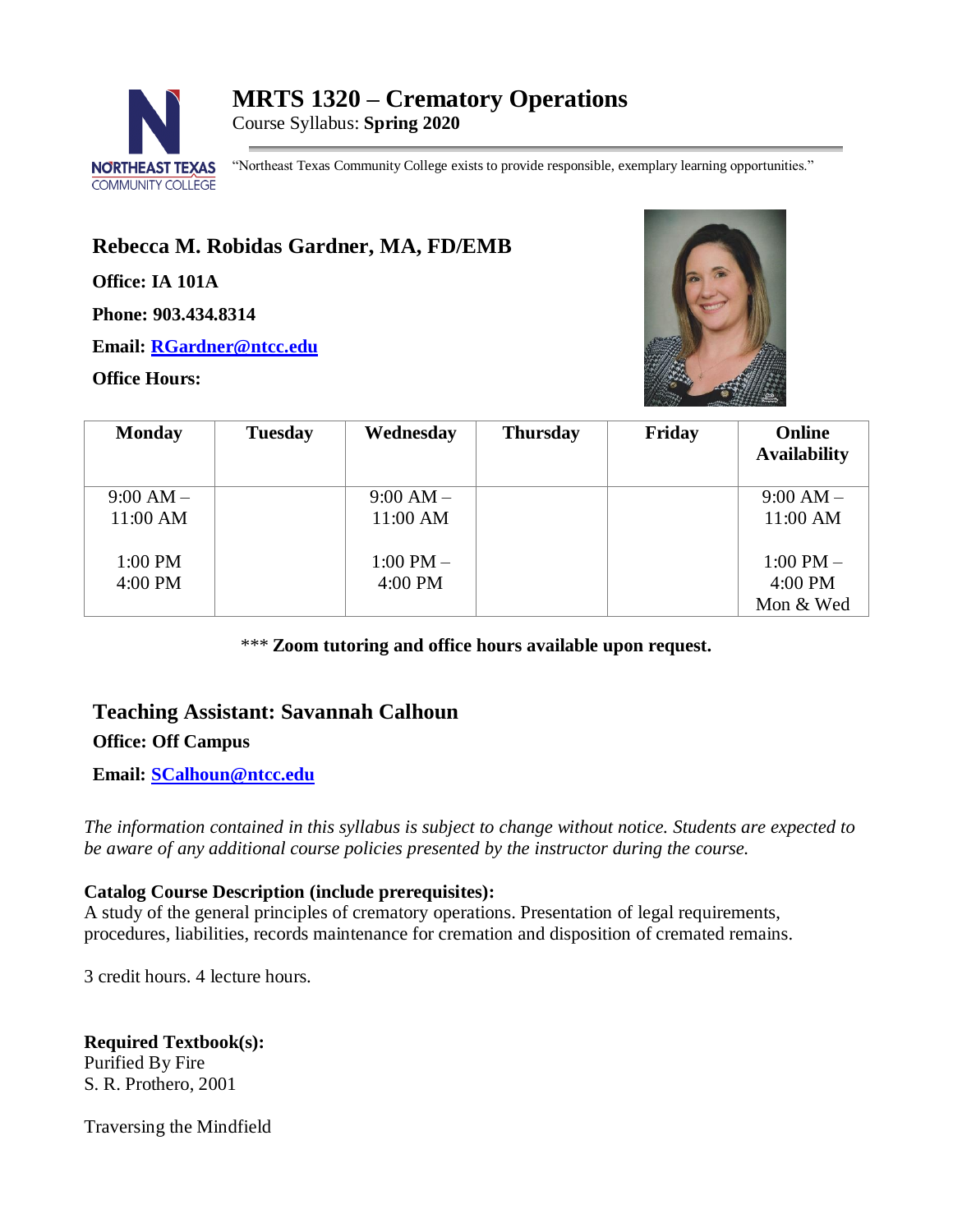M. Kubasak, 2007

## **Recommended Reading(s):**

Supplied in BlackBoard

## **Student Learning Outcomes:**

Upon the completion of this course, the student shall be able to demonstrate the following competencies with a minimum grade of 80%:

- **1.** Discuss the historical significance of cremation.
- **2.** Identify the primary consideration for funeral directors working with those interested in cremation as a method of disposition.
- **3.** Describe the importance of legislative and regulatory compliance.
- **4.** Describe considerations recommended when using third party crematories.
- **5.** Explain the importance of using appropriate paperwork to document cremation related decisions, including forms required by state and local agencies and those designed for legal protection.
- **6.** Distinguish between cremation containers, containers for cremated deceased, and other related merchandising options.
- **7.** Explain the specific elements of the FTC Funeral Rule that applies to cremation.
- **8.** Identify services and trends in conjunction with cremation.
- **9.** Describe options for proper disposition of cremated deceased including legal restrictions and local customs.
- **10.** Demonstrate understanding of requirements for shipping cremated deceased.

#### **SCANS Skills:**

Basic Skills: reading, writing, arithmetic and mathematical operations, listening, speaking. Thinking Skills: creative thinking, decision making, problem solving, visualize, knowing how to learn, reasoning.

Personal Qualities: responsibility, self-esteem, sociability, self-management, integrity and honesty. Resources: time, money, materials and facilities, human resources.

Information: acquires, evaluates, organizes, maintains, interprets, and uses computers.

Interpersonal: participates in teams, teaches others, serves clients, exercises leadership, negotiates, works with diversity.

Systems: understands systems, monitors and corrects performance, improves or designs systems. Technology: works with a variety of technologies.

#### **Lectures & Discussions:**

Didactic: Lecture, Power Point Presentations, Discussion, Case Studies, Videos/DVDs, Presentations, Written Assignments, Computer-based Assignments, Tutorials, and Assessments.

## **This course uses NTCC Student and Faculty email as the official form of communication. BlackBoard Learning System on the NTCC website may also be used in this course.**

## **Evaluation/Grading Policy:**

Percent A  $92 - 100$  $B = 85 - 91$  $C = 80 - 84$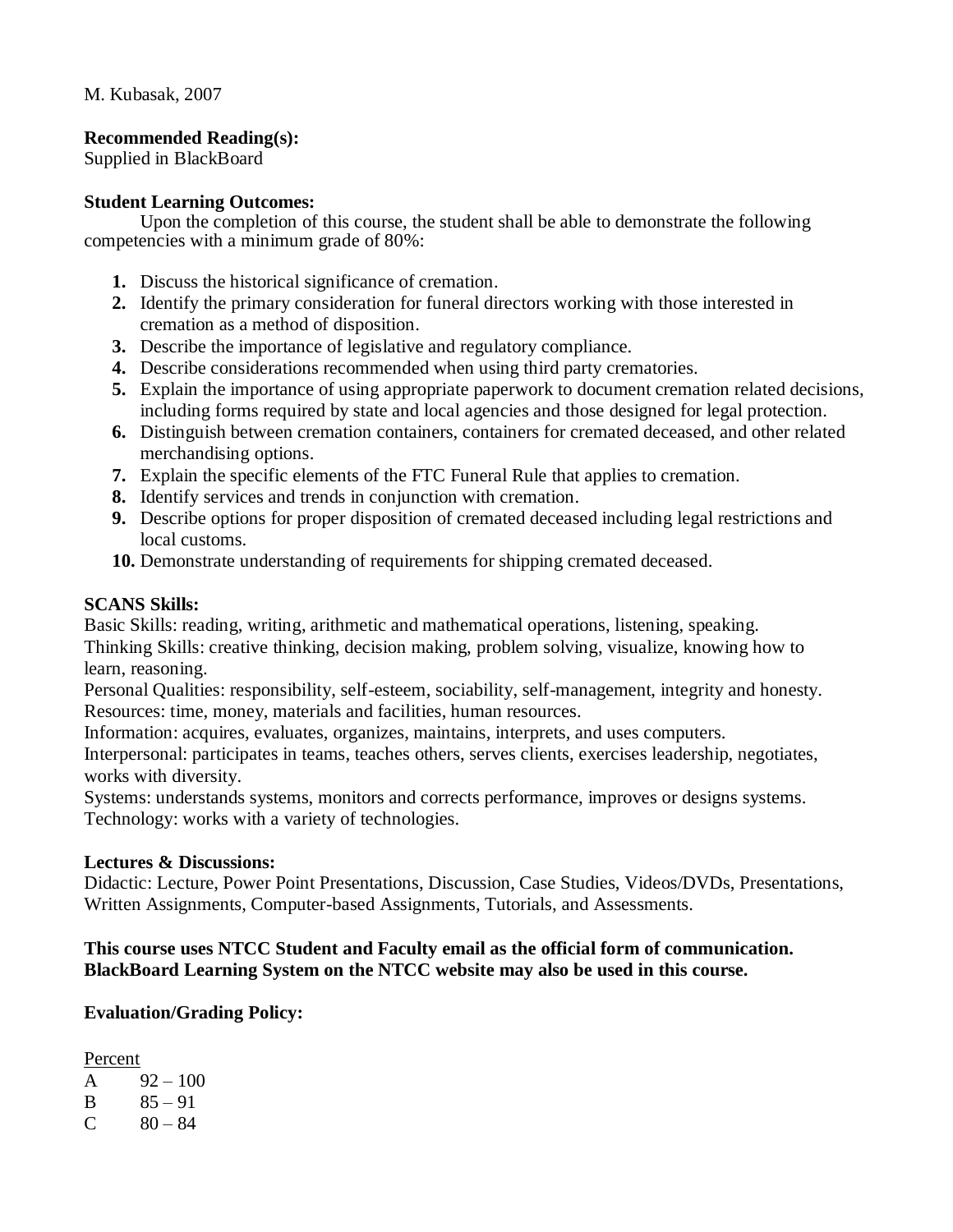| D    | $75 - 79$ |
|------|-----------|
| - 12 | 7401.1    |

 $F = 74 \& \text{helow}$ 

#### Points

| A | 920-1000        |
|---|-----------------|
| B | 850-919         |
| C | 800-849         |
| D | 750-799         |
| F | <i>&lt;</i> 749 |

\*A grade of C or better constitutes a passing grade in the Funeral Service Education program.

## **Tests/Exams:**

There will be five exams, including the final. Per Funeral Service Program guidelines, you must make an 80% or better on final exams to successfully complete the course.

Exam  $#1 \ @ 100 \text{ points}$ Exam #2 @ 100 points Exam #3 @ 100 points Exam  $#4 \ @$  100 points Final Exam @ 200 points Total Exam Points  $= 600$ 

#### **Assignments:**

Projects 2  $\omega$  100 = 200 points Discussion Boards  $= 60$  points Quiz/ Assignments  $= 140$  points Total Assignment Points  $= 400$ 

## **Total Course Points = 1000 Points**

#### **Other Course Requirements:**

Computer access is required in this course. Students must be comfortable using Word, opening and reading Excel documents, Power Point viewing, attaching documents in .DOC and .DOCX format, access and use online programs, use an internet browser, performing database searches for articles, Blackboard, and textbook support websites. In addition to this student will be required to have a recording device for video presentations and have the necessary software for uploading the videos to the course website.

#### **Late Work**

Late work will not be accepted in any Funeral Service course, unless discusses with the instructor of record, prior to submission. If an assignment is turned in late, with the permission of the instructor, 10% of the total possible points will be deducted for each day the assignment is late. Students will have five days to submit late work, on the fifth day the paper will be docked 50% of the grade, following the 10% per day policy. After the fifth day, late work will no longer be accepted.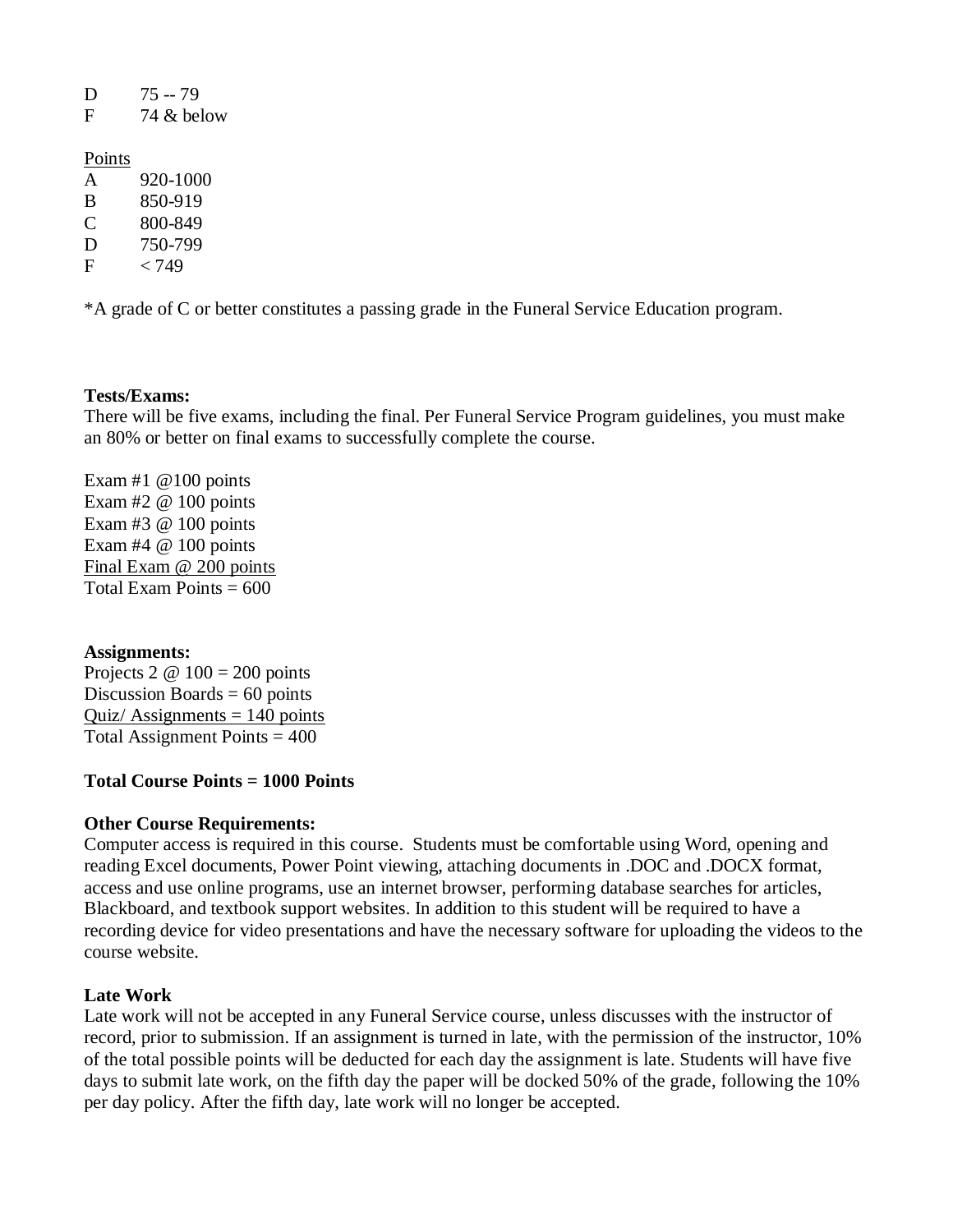## **Course Communication Policy**

Student emails and phone calls will be answered within 48 hours. Messages sent on Saturday or Sunday may not be answered until Monday. It is recommended that you post course related questions in the discussion area. If you need info related to a test or assignment, plan ahead and submit your questions well ahead of the due date. Your instructor is not online 24 hours per day, so please allow time for response. Emails must be sent from a NTCC student email account or Blackboard, or they will not be answered. Assignments will not be accepted via email. All assignments should be submitted through Blackboard.

Blackboard collaborate, virtual sessions, and the discussion boards are areas that should be used for open questions and conversation. Use private email for information you do not wish to share with everyone. Check in frequently and respond to general conversations. Private e-mail should be used only when you want to converse with someone privately. Group e-mail is seen by all and you will be asked to post information, ideas, opinions, and questions publicly. You may also use Blackboard Collaborate (found on the left-hand navigation bar) for study groups. Just post in the discussion board that you want to have a study group with your classmates. Arrange a day and time for you to all meet there and discuss the material.

#### **Assignment feedback**

It is the goal of the funeral service faculty to have all grades and feedback returned to students within one week of the assignment due date. On occasion, certain types of assignments (i.e. projects and essays) may take longer to grade and return. Your instructor will inform you when to expect a delay in returned grades.

#### **Virtual Class Recordings**

Where and when available, automated classroom recording technology will be used to record virtual (Synchronous) activities. Such recordings will only be used to supplement the course(es) in which the recording took place. Please be sure to express concerns regarding synchronous activity recordings to the program director, prior to a virtual activity.

#### **Research and Library Support:**

Need library resources but don't know where to start? Searching for a book, article, or data for research? Not sure how to cite a source in your bibliography? Ask a librarian!

Research help is available in person at the Charlie and Helen Hampton Library Reference Desk, by phone at 903-434-8151, or by emailing the Director of Library Services, Ron Bowden at [rbowden@ntcc.edu.](mailto:rbowden@ntcc.edu)

The library's website, [www.ntcc.edu/library,](https://netxcc-my.sharepoint.com/personal/rgardner_ntcc_edu/Documents/NTCC%20MS%20Department/MRTS%201330%20Orientation/Syllabus%20&%20Calendar/www.ntcc.edu/library) offers access to over 80 databases (including an eBook collection and a streaming video collection), a citation style guide, tutorials, and a link to their online catalog. The Funeral Service Education's library guide can be accessed by going to [http://libguides.ntcc.edu/c.php?g=634483.](http://libguides.ntcc.edu/c.php?g=634483)

#### **Student Responsibilities/Expectations:**

Attendance is crucial due to the nature of this course. Success in this course is dependent on your active participation and engagement throughout the course. As such, students are required to complete all assignments by the due date, and to actively participate in class discussions.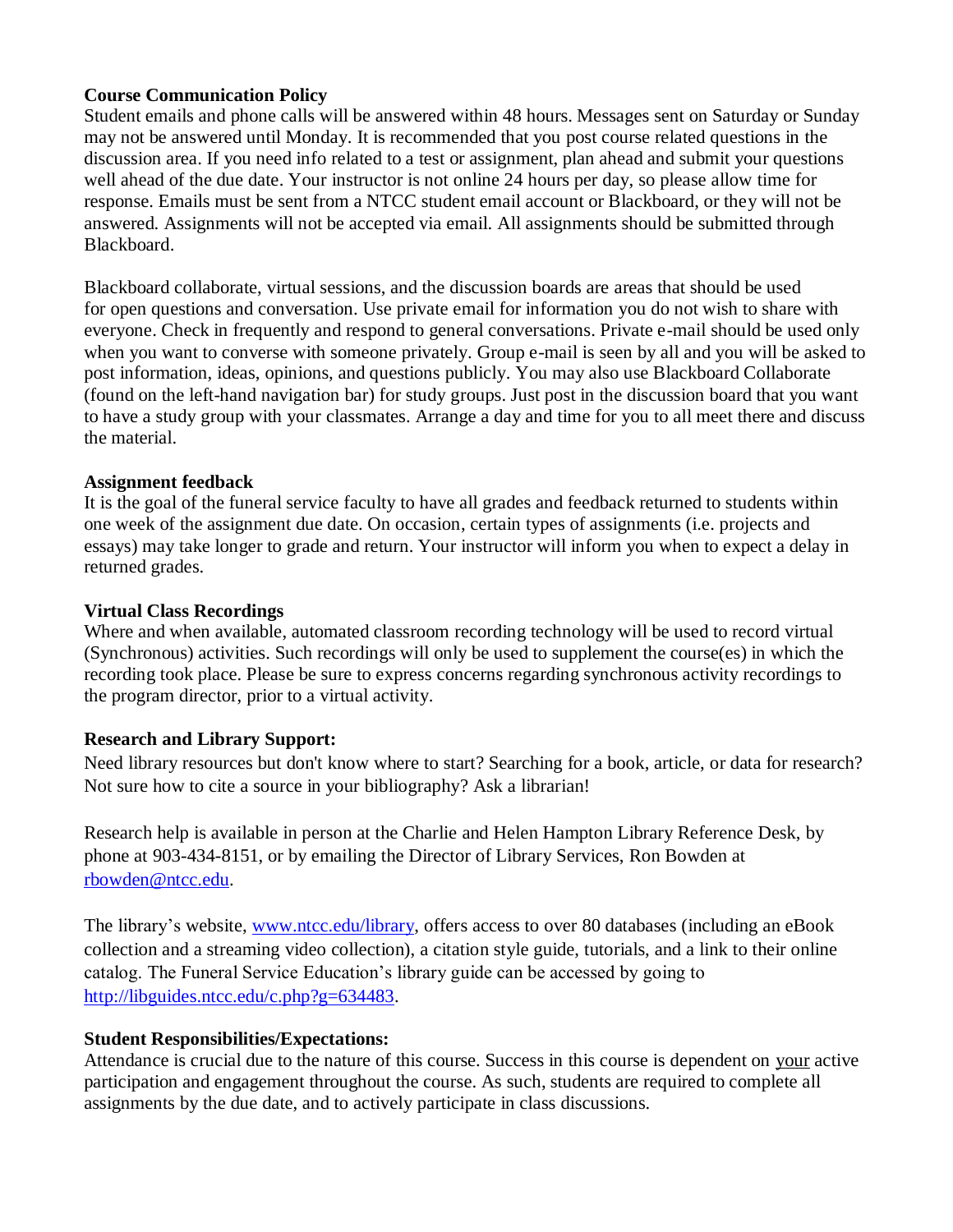Additionally, students are expected to:

- Log on at least three times a week on different days in order to completely weekly assignments, assessments, discussions and/or other weekly deliverables as directed by the instructor and outlined in the syllabus;
- Participate in the weekly threaded discussions, this means that, in addition to posting a response to the thread topic presented, students are expected to respond to each other and comment and questions from the instructor and/or other students;
- Check NTCC's student email regularly, as this is the primary method of communication in the Funeral Service program.

If you find that you cannot meet the class' minimum discussion requirements due to such a circumstance, please contact your instructor as soon as possible.

Please refer to the 2018-19 NTCC Associate Degree Funeral Service Student Handbook for specific policies.

\*\* Students enrolled in Funeral Service courses which include external learning experiences (Internships) are required to comply with the program dress code. A copy of this dress code can be found in the documents section in your BlackBoard portal. It is suggested (and in some cases required) by the Funeral Service program that students purchase personal protective equipment for courses in which exposure to biohazards exists.

## **Email Etiquette:**

As part of an effort to help you develop your professional communication skills, I am instituting a (somewhat) formal email etiquette policy. While in the past I have had a certain amount of patience for email messages that are written in an informal style—that is, without much attention to structure, grammar, spelling, and style—I am quite concerned that your future employer(s) and other professional colleagues will be less tolerant. They may think that if you are that inattentive in your writing, you might be just as careless when you are interacting with families as well. (For example, please see [http://goo.gl/kB9D6\)](http://goo.gl/kB9D6)

Therefore, when you send me an email, please make every attempt to follow my recommended guidelines for acceptable email etiquette:

- Use a properly descriptive subject line that consists of the course number ("MRTS 1171") followed by a very brief phrase that summarizes the subject of your message, such as "Homework 1, Problem 2" or "Appointment request." Please refrain from using short, nonspecific subject lines that have little to do with the actual message (like "hi," "class," "Comp Bio," "python," "question," "help," or just leaving the subject line blank.)
- Start the body of your email off with a proper greeting, such as "Hello Ms. G," or something similar. (As a side benefit, this prevents you from accidentally addressing me as "Rebecca.")
- Please make sure you know the difference between they're, their, and there. Similarly, make sure you know when to use it's versus its, your versus you're, and to, two, and too. (There are people who write entire books to convey the wrath and fury they feel when they see examples of such abominations of punctuation and spelling.)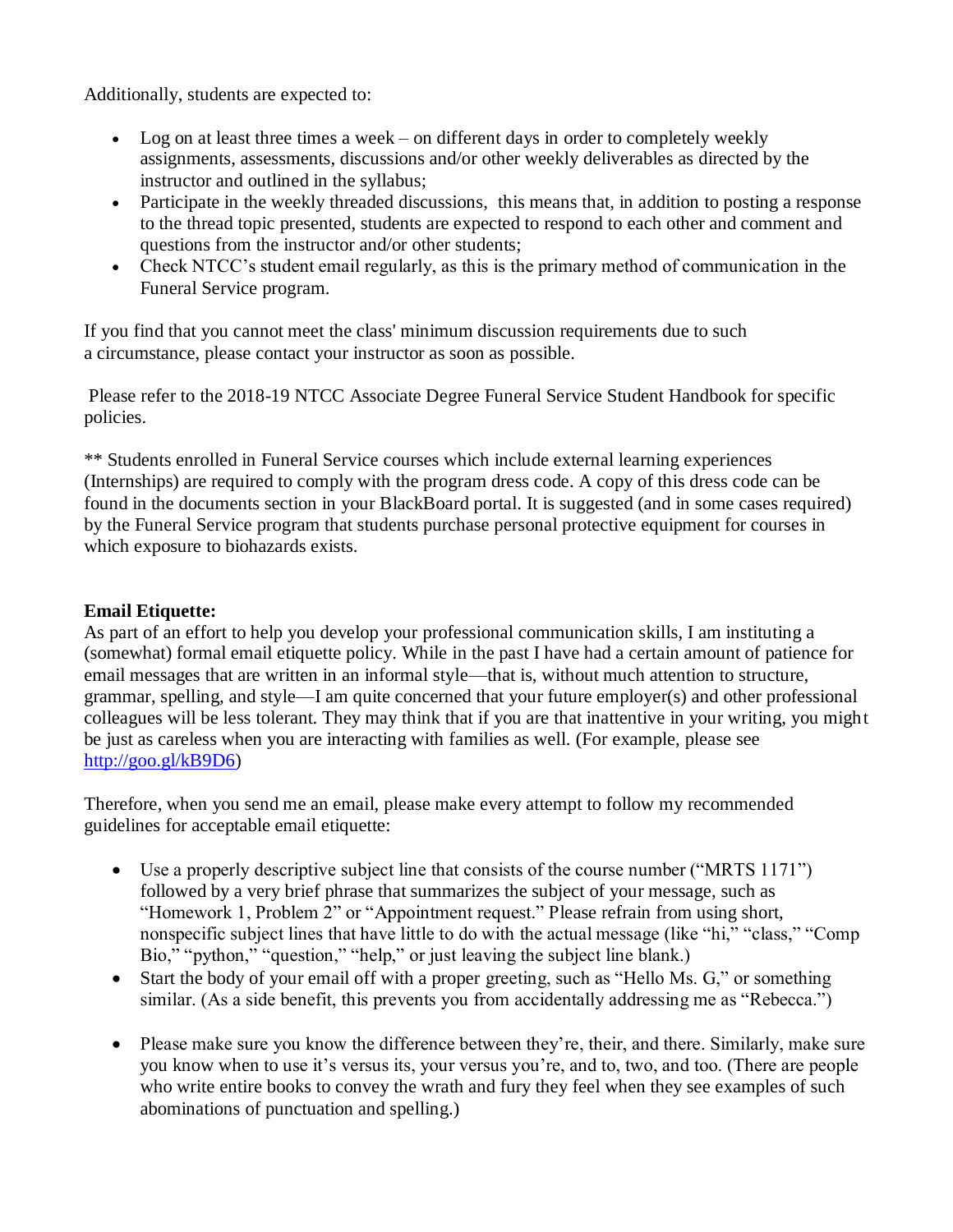Please capitalize the first letter in each sentence, not the entire sentence.

To encourage you to get in the habit of better email etiquette, my plan is as follows: If I receive an email message from you that does not make a sincere attempt to follow the recommendations outlined above, I may respond with a "canned" (pre-written) message that will politely ask you to rewrite your email and send again. It doesn't have to be perfect (even I screw up sometimes), but assuming you made a decent attempt to do the right thing, then I will much more likely to provide an actual, personal, and timely response.

## **NTCC Academic Honesty Statement:**

"Students are expected to complete course work in an honest manner, using their intellects and resources designated as allowable by the course instructor. Students are responsible for addressing questions about allowable resources with the course instructor. NTCC upholds the highest standards of academic integrity. This course will follow the NTCC Academic Honesty policy stated in the Student Handbook."

#### **Academic Ethics**

The college expects all students to engage in academic pursuits in a manner that is beyond reproach. Students are expected to maintain complete honesty and integrity in their academic pursuit. Academic dishonesty such as cheating, plagiarism, and collusion is unacceptable and may result in disciplinary action. Refer to the student handbook for more information on this subject.

## **Licensure:**

For students in this course who may have a criminal background, please be advised that the background could keep you from being licensed by the State of Texas. If you have a question about your background and licensure, please speak with your faculty member or the department chair. You also have the right to request a criminal history evaluation letter from the applicable licensing agency.

#### **ADA Statement:**

It is the policy of NTCC to provide reasonable accommodations for qualified individuals who are students with disabilities. This College will adhere to all applicable federal, state, and local laws, regulations, and guidelines with respect to providing reasonable accommodations as required to afford equal educational opportunity. It is the student's responsibility to request accommodations. An appointment can be made with Shannin Garrett, Academic Advisor/Coordinator of Special Populations located in the College Connection. She can be reached at 903-434-8218. For more information and to obtain a copy of the Request for Accommodations, please refer to the [NTCC website -](http://www.ntcc.edu/index.php?module=Pagesetter&func=viewpub&tid=111&pid=1) Special [Populations.](http://www.ntcc.edu/index.php?module=Pagesetter&func=viewpub&tid=111&pid=1)

## **Family Educational Rights And Privacy Act** (**FERPA**):

The Family Educational Rights and Privacy Act (FERPA) is a federal law that protects the privacy of student education records. The law applies to all schools that receive funds under an applicable program of the U.S. Department of Education. FERPA gives parents certain rights with respect to their children's educational records. These rights transfer to the student when he or she attends a school beyond the high school level. Students to whom the rights have transferred are considered "eligible students." In essence, a parent has no legal right to obtain information concerning the child's college records without the written consent of the student. In compliance with FERPA, information classified as "directory information" may be released to the general public without the written consent of the student unless the student makes a request in writing. Directory information is defined as: the student's name, permanent address and/or local address, telephone listing, dates of attendance, most recent previous education institution attended, other information including major, field of study, degrees, awards received, and participation in officially recognized activities/sports.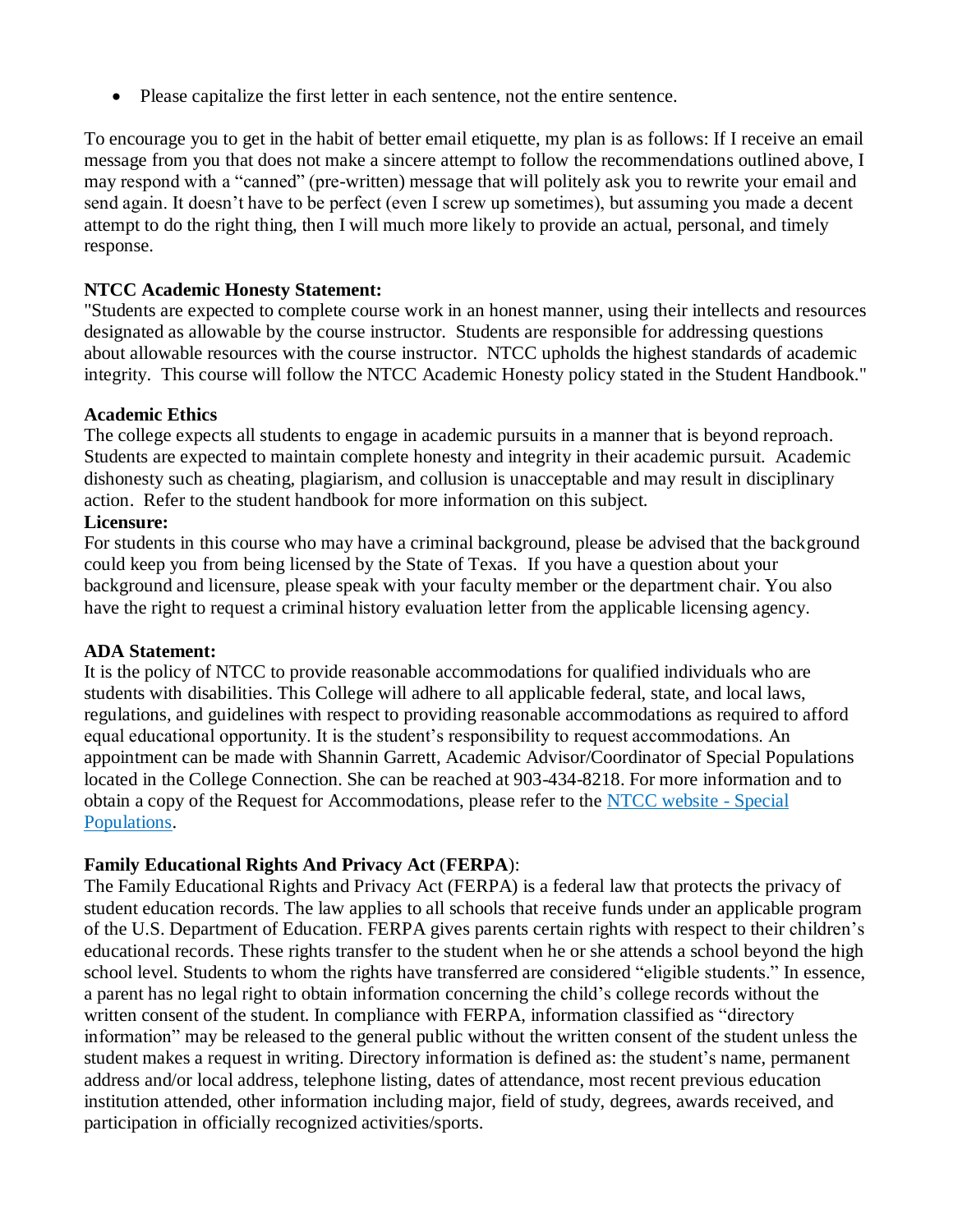## **Other Course Policies:**

Strong attendance is imperative to successful learning. Being that this is an online course, attendance is counted through exams, assignments, discussion boards and quizzes. Make sure to log in at least three times a week to check for new materials and announcements.

## **Instructional Sequence**

*This is a "flexible" guideline that is subject to change at the instructor's discretion*

| <b>Class</b><br>Week                              | <b>Month</b> | <b>Date</b> | <b>Readings</b>                  | <b>Topic</b>                                             | <b>Notes</b>                                                     |
|---------------------------------------------------|--------------|-------------|----------------------------------|----------------------------------------------------------|------------------------------------------------------------------|
| $\mathbf{1}$                                      | January      | $21 - 27$   | $***$                            | <b>Course Introduction</b>                               | <b>Respondus Exam</b><br>100 Points                              |
| $\overline{2}$                                    | February     | $28 - 3$    | <b>PBF</b><br>Chapter 1          | The Cremation of<br><b>Baron De Palm</b>                 | <b>Discussion Board</b><br>20 Points                             |
| 3                                                 |              | $4 - 10$    | <b>PBF</b><br>Chapter 2          | Sanitary Reform                                          | Quiz<br>20 Points<br><b>Cremation Vocabulary</b><br>20 Points    |
| $\overline{\mathbf{4}}$                           |              | $11 - 17$   | <b>PBF</b><br>Chapter 3          | Resurrection and the<br>Resurrectionists                 | <b>Discussion Board</b><br>20 Points                             |
| 5                                                 |              | $18 - 24$   | $**$                             | <b>Exam II</b>                                           | <b>Exam II</b><br>100 Points                                     |
| 6                                                 | March        | $25 - 2$    | <b>PBF</b><br>Chapter 4          | The Business of<br>Cremation                             | <b>Assignment</b><br>20 Points                                   |
| $\overline{7}$                                    |              | $3 - 9$     | <b>PBF</b><br>Chapter 5          | The Memorial Idea                                        | <b>Cremation Project</b><br><b>Memorialization</b><br>100 Points |
| 8                                                 |              | $10 - 15$   | <b>PBF</b><br>Chapter<br>6       | <b>Consumers' Last Rites</b>                             | <b>Discussion Board</b><br>20 Points                             |
| <b>March 16 - 23</b>                              |              |             |                                  |                                                          |                                                                  |
| 9                                                 |              | $24 - 30$   | <b>PBF</b><br>Chapter 7          | <b>Spring Break</b><br>Contemporary Ways<br>of Cremation | <b>Assignment</b><br>20 Points                                   |
| 10                                                | April        | $31 - 6$    | <b>TTM</b><br>Chapter 4<br>$**$  | The Cremation<br>Arrangement<br>Conference               | <b>Assignment</b><br>20 Points                                   |
| 11                                                |              | $7 - 13$    | <b>TTM</b><br>Chapter 11<br>$**$ | The Cremation<br>Arrangement<br>Conference               | Quiz<br>20 Points                                                |
| April 9, $2020 -$ Last day to withdraw with a "W" |              |             |                                  |                                                          |                                                                  |